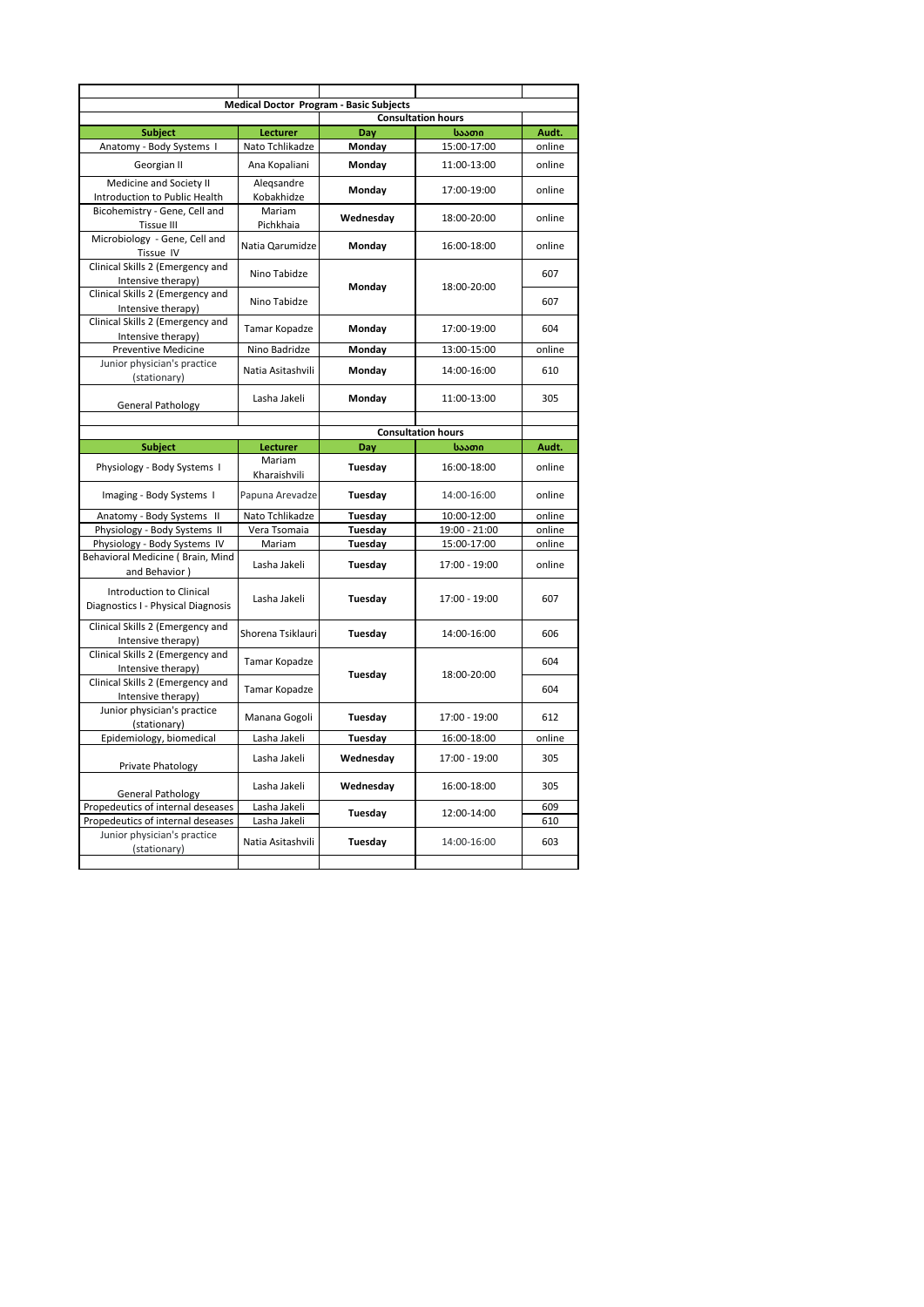|                                                                  |                    |           | <b>Consultation hours</b> |        |
|------------------------------------------------------------------|--------------------|-----------|---------------------------|--------|
| <b>Subject</b>                                                   | Lecturer           | Dav       | საათი                     | Audt.  |
| Georgian I                                                       | Ana Kopaliani      | Wednesday | 10:00-12:00               | online |
| German Language I (A1.1.)                                        | Maia Tchelidze     | Wednesday | 18:00-20:00               | online |
| Clinical and Professional Skills I                               | Zurab Dzagania     | Wednesday | 18:00-20:00               | 602    |
| Biophysics - Gene, Cell and Tissue                               | Olia Rcheulishvili | Saturday  | 18:00-20:00               | online |
| Clinical and Professional Skills II                              | Zurab Dzagania     | Wednesday | 09:00-11:00               | 602    |
| <b>History of Medicine</b>                                       | Tengiz             | Wednesday | 17:00 - 19:00             | online |
| Clinical and Professional Skills III                             | Zurab Dzagania     | Monday    | 16:00-18:00               | 602    |
| Basic Pharmacology (Basis of                                     | Tinatin            |           |                           |        |
| Disease and Treatment I)                                         | Gognadze           | Wednesday | 10:00-12:00               | online |
| Clinical Skills 2 (Emergency and                                 | Giorgi             |           |                           |        |
|                                                                  |                    | Saturday  | 14:00-16:00               | 604    |
| Intensive therapy)                                               | Gurgenidze         |           |                           |        |
| Clinical Skills 2 (Emergency and<br>Intensive therapy)           | Davit Malidze      | Wednesday | 14:00-16:00               | 610    |
| Clinical Skills 2 (Emergency and                                 | Giorgi             |           |                           |        |
| Intensive therapy)                                               | Gurgenidze         | Saturday  | 13:00-15:00               | 604    |
| Topographical anatomy and                                        |                    |           |                           |        |
| operative surgery                                                | Salome Gvidiani    | Saturday  | 16:00-18:00               | online |
| Junior physician's practice                                      |                    |           |                           |        |
| (stationary)                                                     | Natia Asitashvili  | Saturday  | 11:00-13:00               | 603    |
|                                                                  |                    |           |                           |        |
|                                                                  |                    |           | <b>Consultation hours</b> |        |
| <b>Subject</b>                                                   | <b>Lecturer</b>    | Day       | საათი                     | Audt.  |
|                                                                  |                    |           |                           |        |
|                                                                  |                    |           |                           |        |
| Histology&Embriology - Gene, Cell                                |                    |           |                           |        |
| and Tissue I                                                     | Lia Gelazonia      | Thursday  | 09:00-11:00               | online |
| Medical Genetics - Gene, Cell and                                | Tsisana            |           |                           |        |
| Tissue I                                                         | Giorgadze          | Thursday  | 16:00-18:00               | online |
| Imaging - Body Systems II                                        | Papuna Arevadze    | Monday    | 17:00-19:00               | online |
| Histology & Embryology - Gene,                                   |                    |           |                           |        |
| Cell and Tissue II                                               | Lia Gelazonia      | Thursday  | 17:00-19:00               | online |
| Anatomy - Body Systems III                                       | Nato Tchlikadze    | Thursday  | 12:00 - 14:00             | online |
| Imaging - Body Systems III                                       | Zurab Dzagania     | Tuesday   | 13:00-15:00               | online |
| Imaging - Body Systems IV                                        | Zurab Dzagania     | Thursday  | 18:00-20:00               | online |
|                                                                  | Zurab Dzagania     | Saturday  | 16:00-18:00               | online |
| Imaging - Brain, Mind and<br>Basic Pathology - (Basis of Disease |                    |           |                           |        |
| and Treatment I)                                                 | Nino Pavliashvili  | Thursday  | 14:00-16:00               | 305    |
| Clinical Skills 2 (Emergency and                                 |                    |           |                           |        |
| Intensive therapy)                                               | Tamar Kopadze      | Thursday  | 17:00-19:00               | 604    |
| Junior physician's practice                                      |                    |           |                           |        |
| (stationary)                                                     | Natia Asitashvili  | Thursday  | 14:00-16:00               | 607    |
| Junior physician's practice                                      |                    |           |                           |        |
| (stationary)                                                     | Ekaterine Jabua    | Thursday  | 14:00-16:00               | 611    |
| Junior physician's practice                                      |                    |           |                           |        |
| (stationary)                                                     | Manana Gogoli      | Thursday  | 11:00-13:00               | 612    |
| Private pharmacology                                             | Valiko Begiashvili | Thursday  | 12:00-14:00               | online |
| <b>General Pharmacology</b>                                      | Tatuli             | Thursday  | 15:00-17:00               | online |